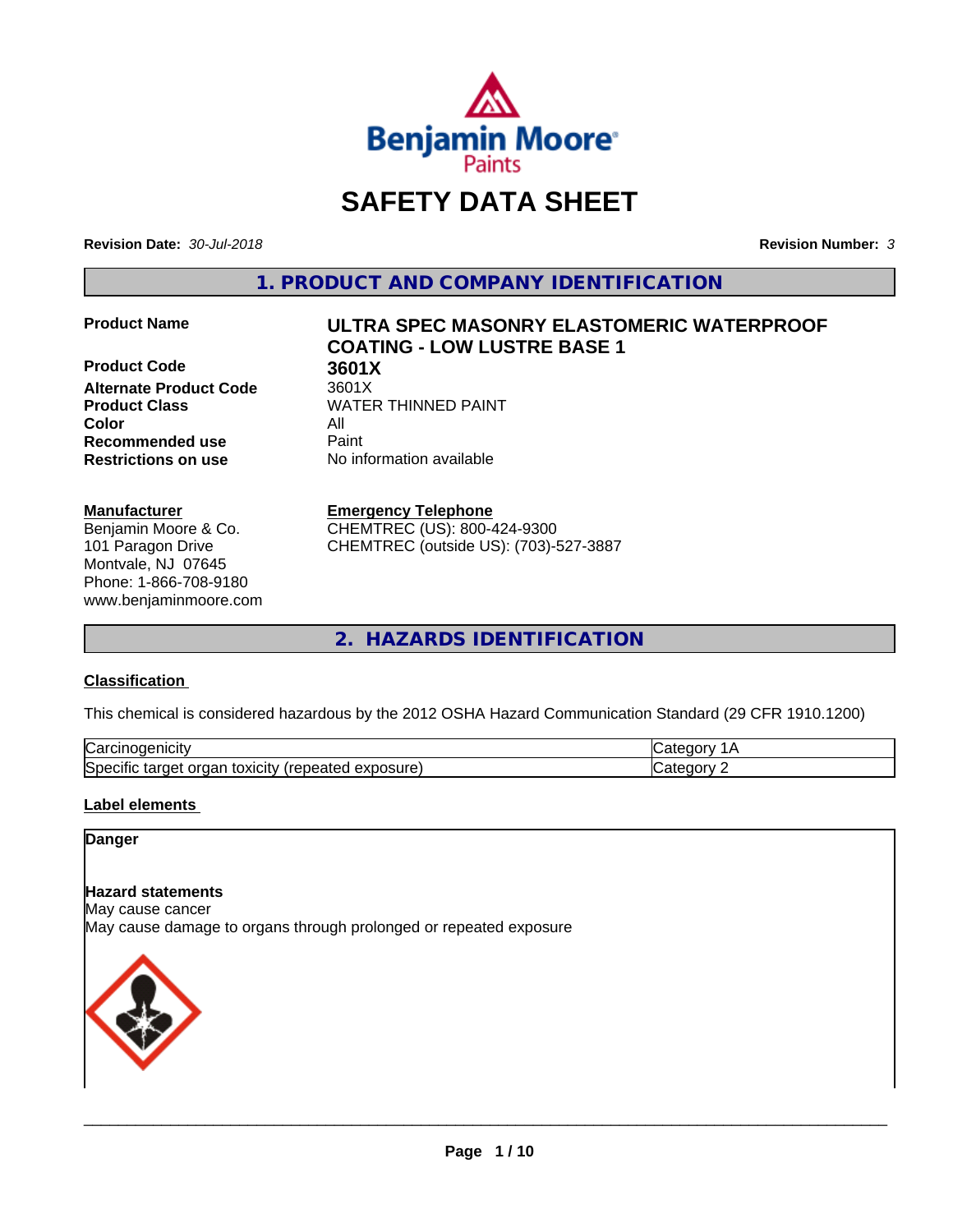**Appearance** liquid **Odor 11** Odor little or no odor

#### **Precautionary Statements - Prevention**

Obtain special instructions before use Do not handle until all safety precautions have been read and understood Use personal protective equipment as required Do not breathe dust/fume/gas/mist/vapors/spray

#### **Precautionary Statements - Response**

IF exposed or concerned: Get medical advice/attention

#### **Precautionary Statements - Storage**

Store locked up

#### **Precautionary Statements - Disposal**

Dispose of contents/container to an approved waste disposal plant

#### **Hazards not otherwise classified (HNOC)**

Not applicable

## **Other information**

No information available

# **3. COMPOSITION INFORMATION ON COMPONENTS**

| <b>Chemical name</b> | CAS No.    | Weight-% |
|----------------------|------------|----------|
| Limestone            | 1317-65-3  | 20       |
| Titanium dioxide     | 13463-67-7 |          |
| Ethylene glycol      | 107-21-1   |          |
| Zinc oxide           | 1314-13-2  |          |
| Silica, mica         | 12001-26-2 |          |
| Silica, crystalline  | 14808-60-7 | 0.5      |
| Diphenyl ketone      | 119-61-9   | 0.5      |

|                       | 4. FIRST AID MEASURES                                                                                                                                                                                                        |
|-----------------------|------------------------------------------------------------------------------------------------------------------------------------------------------------------------------------------------------------------------------|
| <b>General Advice</b> | For further assistance, contact your local Poison Control Center.                                                                                                                                                            |
| <b>Eye Contact</b>    | Rinse thoroughly with plenty of water for at least 15 minutes and consult a<br>physician.                                                                                                                                    |
| <b>Skin Contact</b>   | Wash off immediately with soap and plenty of water while removing all<br>contaminated clothes and shoes.                                                                                                                     |
| <b>Inhalation</b>     | Move to fresh air. If symptoms persist, call a physician.                                                                                                                                                                    |
| Ingestion             | Clean mouth with water and afterwards drink plenty of water. Call a POISON<br>CENTER or doctor/physician if exposed or you feel unwell. If large quantities of<br>this material are swallowed, call a physician immediately. |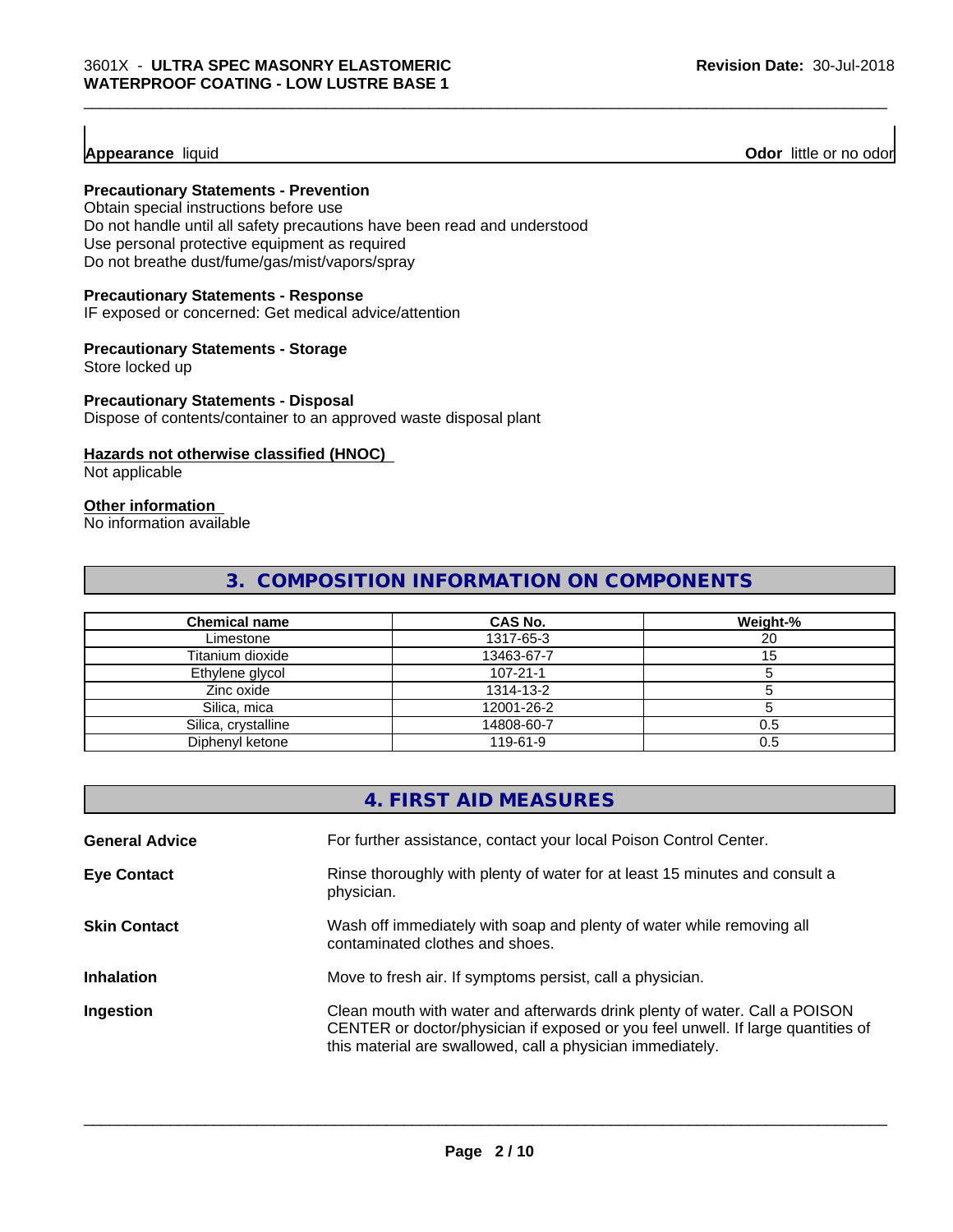| <b>Most Important</b><br><b>Symptoms/Effects</b>                                 | None known.            |                                                    |                                                                                                                 |
|----------------------------------------------------------------------------------|------------------------|----------------------------------------------------|-----------------------------------------------------------------------------------------------------------------|
| <b>Notes To Physician</b>                                                        | Treat symptomatically. |                                                    |                                                                                                                 |
|                                                                                  |                        | 5. FIRE-FIGHTING MEASURES                          |                                                                                                                 |
| <b>Suitable Extinguishing Media</b>                                              |                        |                                                    | Use extinguishing measures that are appropriate to local<br>circumstances and the surrounding environment.      |
| <b>Protective Equipment And Precautions For</b><br><b>Firefighters</b>           |                        | and full protective gear.                          | As in any fire, wear self-contained breathing apparatus<br>pressure-demand, MSHA/NIOSH (approved or equivalent) |
| <b>Specific Hazards Arising From The Chemical</b>                                |                        | extreme heat.                                      | Closed containers may rupture if exposed to fire or                                                             |
| <b>Sensitivity To Mechanical Impact</b>                                          |                        | No                                                 |                                                                                                                 |
| <b>Sensitivity To Static Discharge</b>                                           |                        | No                                                 |                                                                                                                 |
| <b>Flash Point Data</b><br>Flash Point (°F)<br>Flash Point (°C)<br><b>Method</b> |                        | Not applicable<br>Not applicable<br>Not applicable |                                                                                                                 |
| <b>Flammability Limits In Air</b>                                                |                        |                                                    |                                                                                                                 |
| Lower flammability limit:<br><b>Upper flammability limit:</b>                    |                        | Not applicable<br>Not applicable                   |                                                                                                                 |
| Health: 1<br><b>NFPA</b>                                                         | Flammability: 0        | Instability: 0                                     | Special: Not Applicable                                                                                         |
| <b>NFPA Legend</b><br>0 - Not Hazardous<br>1 - Slightly<br>2 - Moderate          |                        |                                                    |                                                                                                                 |

3 - High

4 - Severe

*The ratings assigned are only suggested ratings, the contractor/employer has ultimate responsibilities for NFPA ratings where this system is used.*

*Additional information regarding the NFPA rating system is available from the National Fire Protection Agency (NFPA) at www.nfpa.org.*

## **6. ACCIDENTAL RELEASE MEASURES**

| <b>Personal Precautions</b>      | Avoid contact with skin, eyes and clothing. Ensure adequate ventilation.                             |
|----------------------------------|------------------------------------------------------------------------------------------------------|
| <b>Other Information</b>         | Prevent further leakage or spillage if safe to do so.                                                |
| <b>Environmental precautions</b> | See Section 12 for additional Ecological Information.                                                |
| <b>Methods for Cleaning Up</b>   | Soak up with inert absorbent material. Sweep up and shovel into suitable<br>containers for disposal. |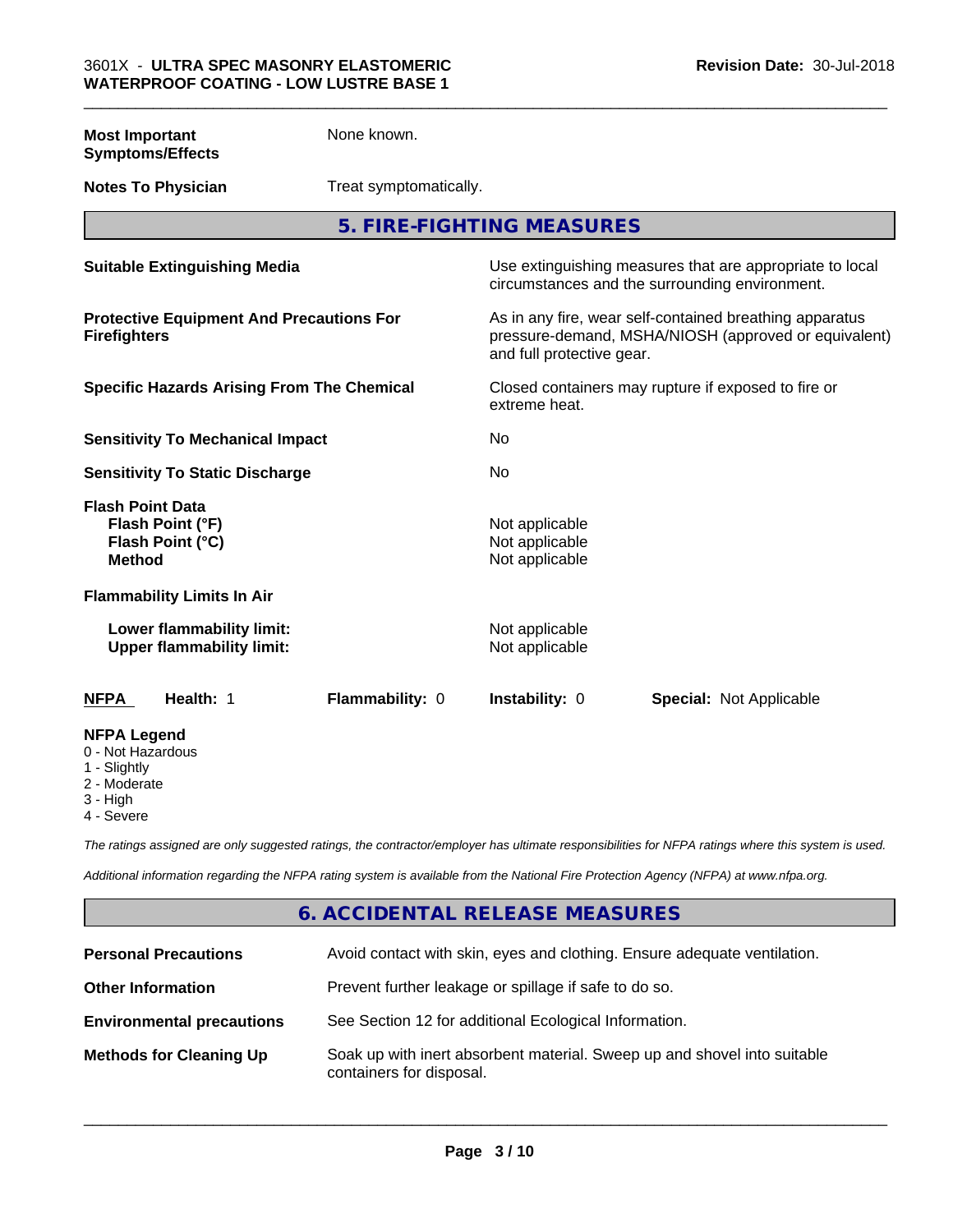### **7. HANDLING AND STORAGE**

\_\_\_\_\_\_\_\_\_\_\_\_\_\_\_\_\_\_\_\_\_\_\_\_\_\_\_\_\_\_\_\_\_\_\_\_\_\_\_\_\_\_\_\_\_\_\_\_\_\_\_\_\_\_\_\_\_\_\_\_\_\_\_\_\_\_\_\_\_\_\_\_\_\_\_\_\_\_\_\_\_\_\_\_\_\_\_\_\_\_\_\_\_

| <b>Handling</b>               | Avoid contact with skin, eyes and clothing. Avoid breathing vapors, spray mists or<br>sanding dust. In case of insufficient ventilation, wear suitable respiratory<br>equipment. |
|-------------------------------|----------------------------------------------------------------------------------------------------------------------------------------------------------------------------------|
| <b>Storage</b>                | Keep container tightly closed. Keep out of the reach of children.                                                                                                                |
| <b>Incompatible Materials</b> | No information available                                                                                                                                                         |

## **8. EXPOSURE CONTROLS/PERSONAL PROTECTION**

#### **Exposure Limits**

| <b>Chemical name</b> | <b>ACGIH TLV</b>                                        | <b>OSHA PEL</b>                                         |
|----------------------|---------------------------------------------------------|---------------------------------------------------------|
| Limestone            | N/E                                                     | 15 mg/m <sup>3</sup> - TWA<br>$5 \text{ mg/m}^3$ - TWA  |
| Titanium dioxide     | 10 mg/m <sup>3</sup> - TWA                              | 15 mg/m $3$ - TWA                                       |
| Ethylene glycol      | 100 mg/m $3$ - Ceiling                                  | N/E                                                     |
| Zinc oxide           | $2 \text{ mq/m}^3$ - TWA<br>10 mg/m <sup>3</sup> - STEL | 5 mg/m <sup>3</sup> - TWA<br>15 mg/m <sup>3</sup> - TWA |
| Silica, mica         | $3$ mg/m <sup>3</sup> - TWA                             | 20 mppcf - TWA                                          |
| Silica, crystalline  | $0.025$ mg/m <sup>3</sup> - TWA                         |                                                         |

#### **Legend**

ACGIH - American Conference of Governmental Industrial Hygienists Exposure Limits OSHA - Occupational Safety & Health Administration Exposure Limits N/E - Not Established

**Engineering Measures** Ensure adequate ventilation, especially in confined areas.

| <b>Personal Protective Equipment</b> |                                                                          |
|--------------------------------------|--------------------------------------------------------------------------|
| <b>Eye/Face Protection</b>           | Safety glasses with side-shields.                                        |
| <b>Skin Protection</b>               | Protective gloves and impervious clothing.                               |
| <b>Respiratory Protection</b>        | In case of insufficient ventilation wear suitable respiratory equipment. |
| <b>Hygiene Measures</b>              | Avoid contact with skin, eyes and clothing. Remove and wash contaminated |

**9. PHYSICAL AND CHEMICAL PROPERTIES**

clothing before re-use. Wash thoroughly after handling.

| Appearance                  | liquid                   |
|-----------------------------|--------------------------|
| Odor                        | little or no odor        |
| <b>Odor Threshold</b>       | No information available |
| Density (Ibs/gal)           | $10.7 - 11.1$            |
| <b>Specific Gravity</b>     | $1.28 - 1.33$            |
| рH                          | No information available |
| <b>Viscosity (cps)</b>      | No information available |
| Solubility(ies)             | No information available |
| <b>Water solubility</b>     | No information available |
| <b>Evaporation Rate</b>     | No information available |
| Vapor pressure @20 °C (kPa) | No information available |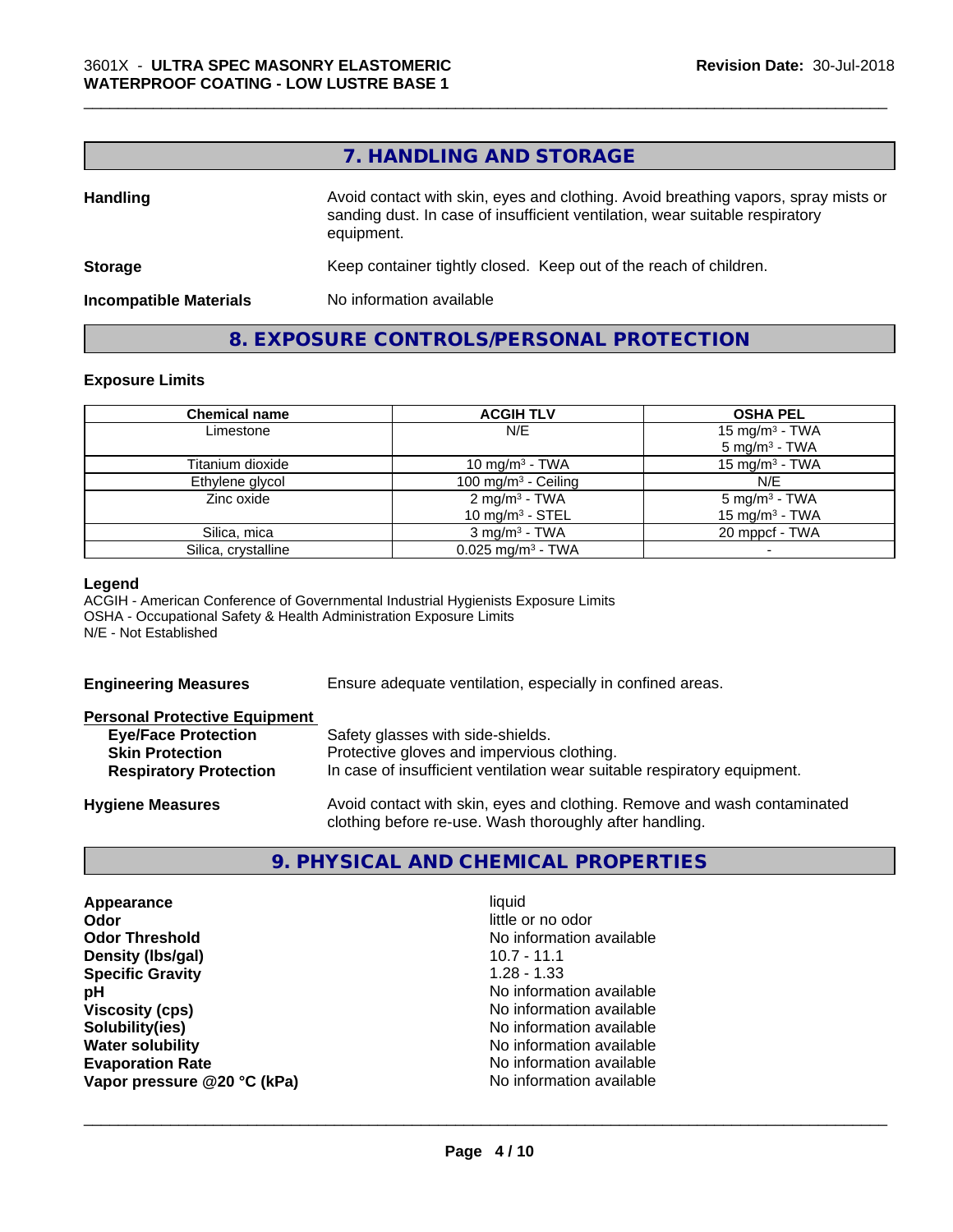| Vapor density<br>Wt. % Solids<br>Vol. % Solids<br>Wt. % Volatiles | No information available<br>$55 - 65$<br>$40 - 50$<br>$35 - 45$ |
|-------------------------------------------------------------------|-----------------------------------------------------------------|
| Vol. % Volatiles                                                  | $50 - 60$                                                       |
| <b>VOC Regulatory Limit (g/L)</b>                                 | <100                                                            |
| <b>Boiling Point (°F)</b>                                         | 212                                                             |
| <b>Boiling Point (°C)</b>                                         | 100                                                             |
| <b>Freezing Point (°F)</b>                                        | 32                                                              |
| <b>Freezing Point (°C)</b>                                        | 0                                                               |
| Flash Point (°F)                                                  | Not applicable                                                  |
| Flash Point (°C)                                                  | Not applicable                                                  |
| Method                                                            | Not applicable                                                  |
| Flammability (solid, gas)                                         | Not applicable                                                  |
| <b>Upper flammability limit:</b>                                  | Not applicable                                                  |
| Lower flammability limit:                                         | Not applicable                                                  |
| <b>Autoignition Temperature (°F)</b>                              | No information available                                        |
| <b>Autoignition Temperature (°C)</b>                              | No information available                                        |
| Decomposition Temperature (°F)                                    | No information available                                        |
| Decomposition Temperature (°C)                                    | No information available                                        |
| <b>Partition coefficient</b>                                      | No information available                                        |

\_\_\_\_\_\_\_\_\_\_\_\_\_\_\_\_\_\_\_\_\_\_\_\_\_\_\_\_\_\_\_\_\_\_\_\_\_\_\_\_\_\_\_\_\_\_\_\_\_\_\_\_\_\_\_\_\_\_\_\_\_\_\_\_\_\_\_\_\_\_\_\_\_\_\_\_\_\_\_\_\_\_\_\_\_\_\_\_\_\_\_\_\_

## **10. STABILITY AND REACTIVITY**

| <b>Reactivity</b>                         | Not Applicable                           |
|-------------------------------------------|------------------------------------------|
| <b>Chemical Stability</b>                 | Stable under normal conditions.          |
| <b>Conditions to avoid</b>                | Prevent from freezing.                   |
| <b>Incompatible Materials</b>             | No materials to be especially mentioned. |
| <b>Hazardous Decomposition Products</b>   | None under normal use.                   |
| <b>Possibility of hazardous reactions</b> | None under normal conditions of use.     |

**11. TOXICOLOGICAL INFORMATION**

**Product Information**

#### **Information on likely routes of exposure**

**Principal Routes of Exposure** Eye contact, skin contact and inhalation.

**Acute Toxicity** 

**Product Information** No information available

## **Symptoms related to the physical,chemical and toxicological characteristics**

**Symptoms** No information available

**Delayed and immediate effects as well as chronic effects from short and long-term exposure**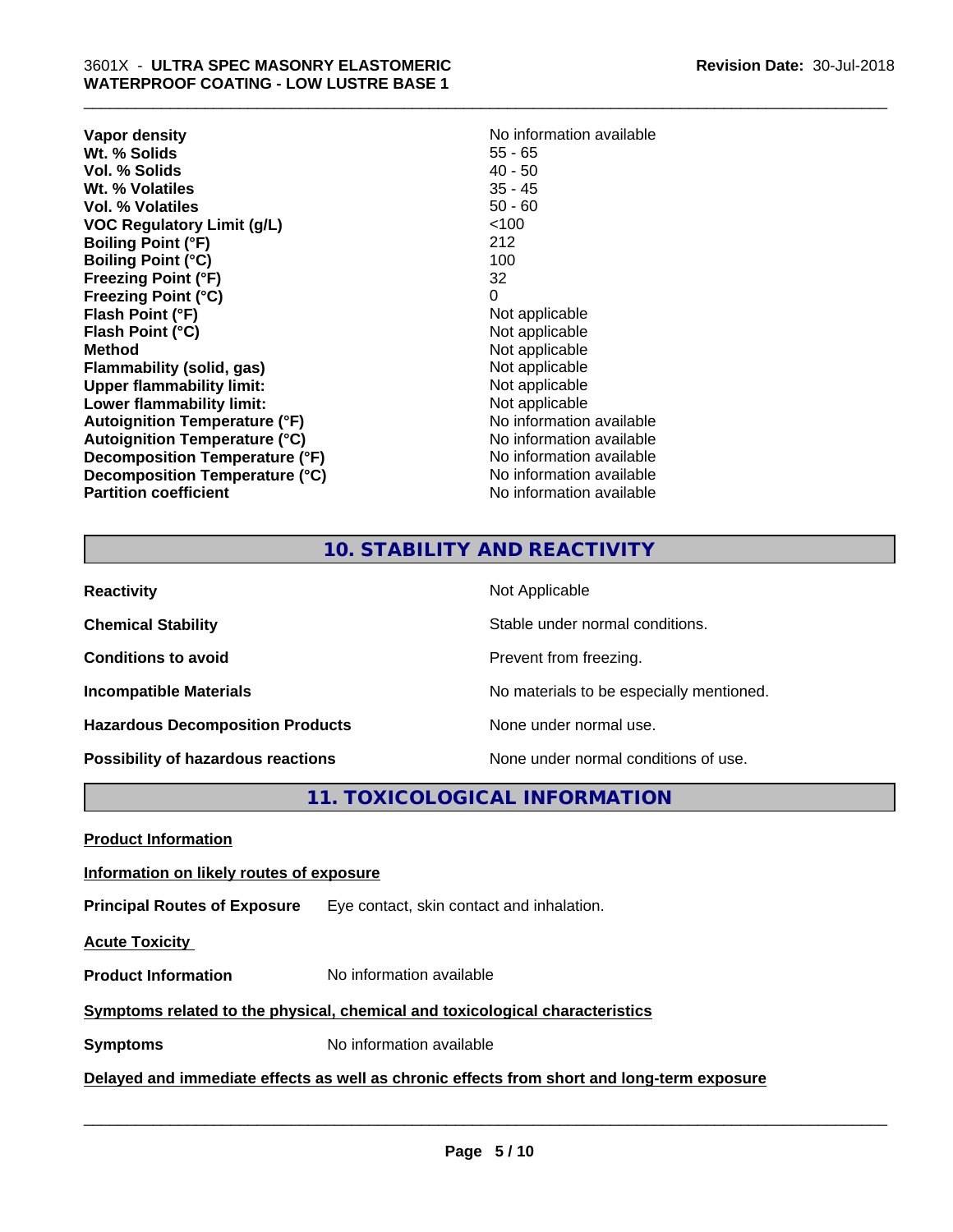| Eye contact                     | May cause slight irritation.                                                      |
|---------------------------------|-----------------------------------------------------------------------------------|
| <b>Skin contact</b>             | Substance may cause slight skin irritation. Prolonged or repeated contact may dry |
|                                 | skin and cause irritation.                                                        |
| <b>Inhalation</b>               | May cause irritation of respiratory tract.                                        |
| Ingestion                       | May be harmful if swallowed. Ingestion may cause gastrointestinal irritation,     |
|                                 | nausea, vomiting and diarrhea. May cause adverse kidney effects.                  |
| <b>Sensitization</b>            | No information available                                                          |
| <b>Neurological Effects</b>     | No information available.                                                         |
| <b>Mutagenic Effects</b>        | No information available.                                                         |
| <b>Reproductive Effects</b>     | No information available.                                                         |
| <b>Developmental Effects</b>    | No information available.                                                         |
| <b>Target organ effects</b>     | No information available.                                                         |
| <b>STOT - single exposure</b>   | No information available.                                                         |
| <b>STOT - repeated exposure</b> | Causes damage to organs through prolonged or repeated exposure if inhaled.        |
| Other adverse effects           | No information available.                                                         |
| <b>Aspiration Hazard</b>        | No information available                                                          |

#### **Numerical measures of toxicity**

#### **The following values are calculated based on chapter 3.1 of the GHS document**

**ATEmix (oral)** 16043 mg/kg

#### **Component Information**

Titanium dioxide LD50 Oral: > 10000 mg/kg (Rat) Ethylene glycol LD50 Oral: 4700 mg/kg (Rat) LD50 Dermal: 9530 µg/L (Rabbit) Zinc oxide LD50 Oral: 5000 mg/kg (Rat) LC50 Inhalation (Dust):  $> 5700$  mg/m<sup>3</sup> (Rat, 4 hr.) Silica, mica LD50 Oral: > 16000 mg/kg (Rat) Silica, crystalline LD50 Oral: 500 mg/kg (Rat)

#### **Carcinogenicity**

*The information below indicateswhether each agency has listed any ingredient as a carcinogen:.*

| <b>Chemical name</b> | <b>IARC</b>         | <b>NTP</b>  | <b>OSHA</b> |
|----------------------|---------------------|-------------|-------------|
|                      | 2B - Possible Human |             | Listed      |
| Titanium dioxide     | Carcinogen          |             |             |
|                      | - Human Carcinogen  | Known Human | Listed      |
| Silica, crystalline  |                     | Carcinogen  |             |
|                      | 2B - Possible Human |             | Listed      |
| Diphenyl ketone      | Carcinogen          |             |             |

• Crystalline Silica has been determined to be carcinogenic to humans by IARC (1) when in respirable form. Risk of cancer depends on duration and level of inhalation exposure to spray mist or dust from sanding the dried pa cancer depends on duration and level of inhalation exposure to spray mist or dust from sanding the dried paint.

• Although IARC has classified titanium dioxide as possibly carcinogenic to humans (2B), their summary concludes: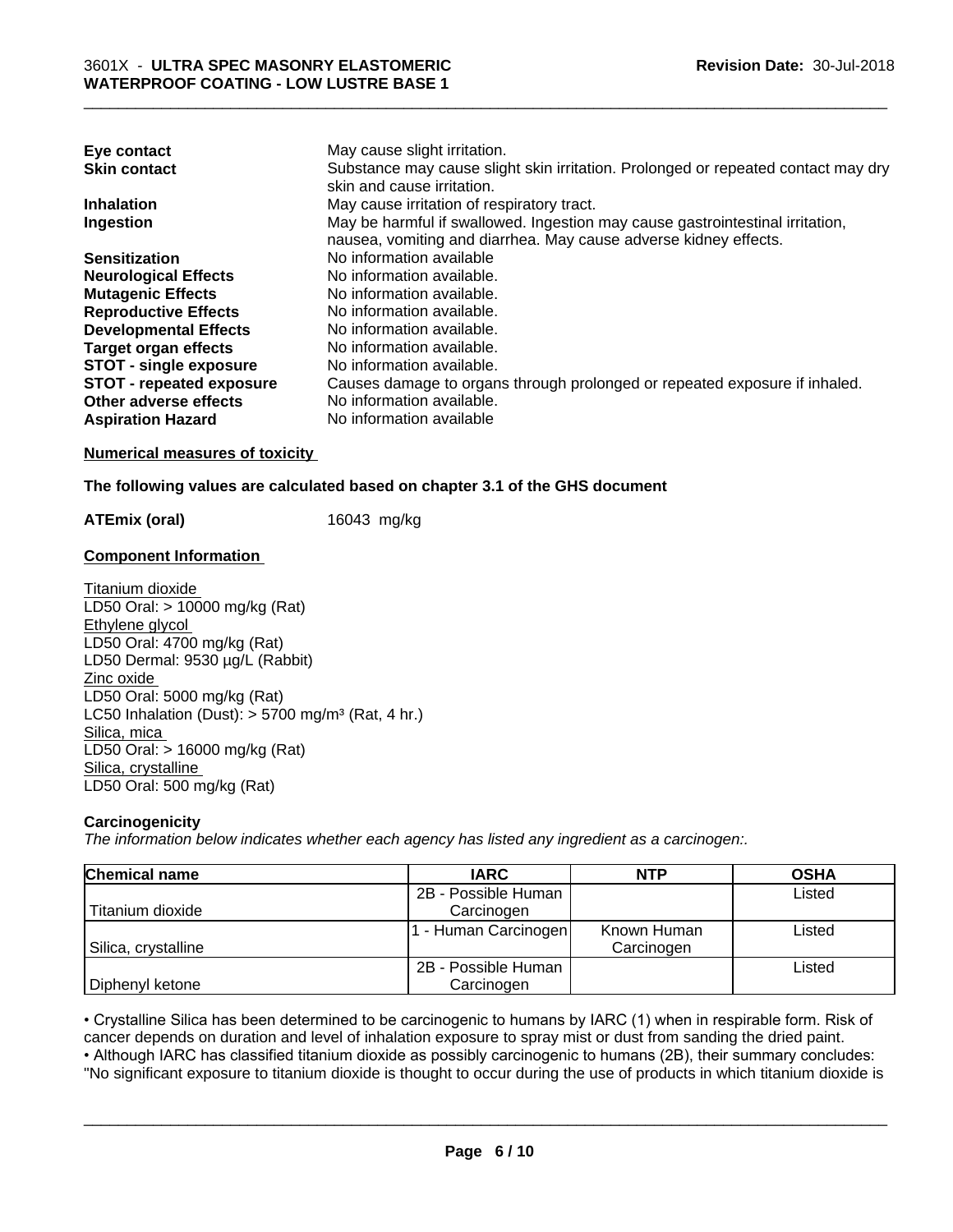bound to other materials, such as paint."

#### **Legend**

IARC - International Agency for Research on Cancer NTP - National Toxicity Program OSHA - Occupational Safety & Health Administration

**12. ECOLOGICAL INFORMATION**

\_\_\_\_\_\_\_\_\_\_\_\_\_\_\_\_\_\_\_\_\_\_\_\_\_\_\_\_\_\_\_\_\_\_\_\_\_\_\_\_\_\_\_\_\_\_\_\_\_\_\_\_\_\_\_\_\_\_\_\_\_\_\_\_\_\_\_\_\_\_\_\_\_\_\_\_\_\_\_\_\_\_\_\_\_\_\_\_\_\_\_\_\_

#### **Ecotoxicity Effects**

The environmental impact of this product has not been fully investigated.

#### **Product Information**

#### **Acute Toxicity to Fish**

No information available

#### **Acute Toxicity to Aquatic Invertebrates**

No information available

#### **Acute Toxicity to Aquatic Plants**

No information available

#### **Persistence / Degradability**

No information available.

#### **Bioaccumulation**

There is no data for this product.

#### **Mobility in Environmental Media**

No information available.

#### **Ozone**

No information available

#### **Component Information**

#### **Acute Toxicity to Fish**

Titanium dioxide  $LC50:$  > 1000 mg/L (Fathead Minnow - 96 hr.) Ethylene glycol LC50: 8050 mg/L (Fathead Minnow - 96 hr.)

#### **Acute Toxicity to Aquatic Invertebrates**

No information available

#### **Acute Toxicity to Aquatic Plants**

No information available

**13. DISPOSAL CONSIDERATIONS**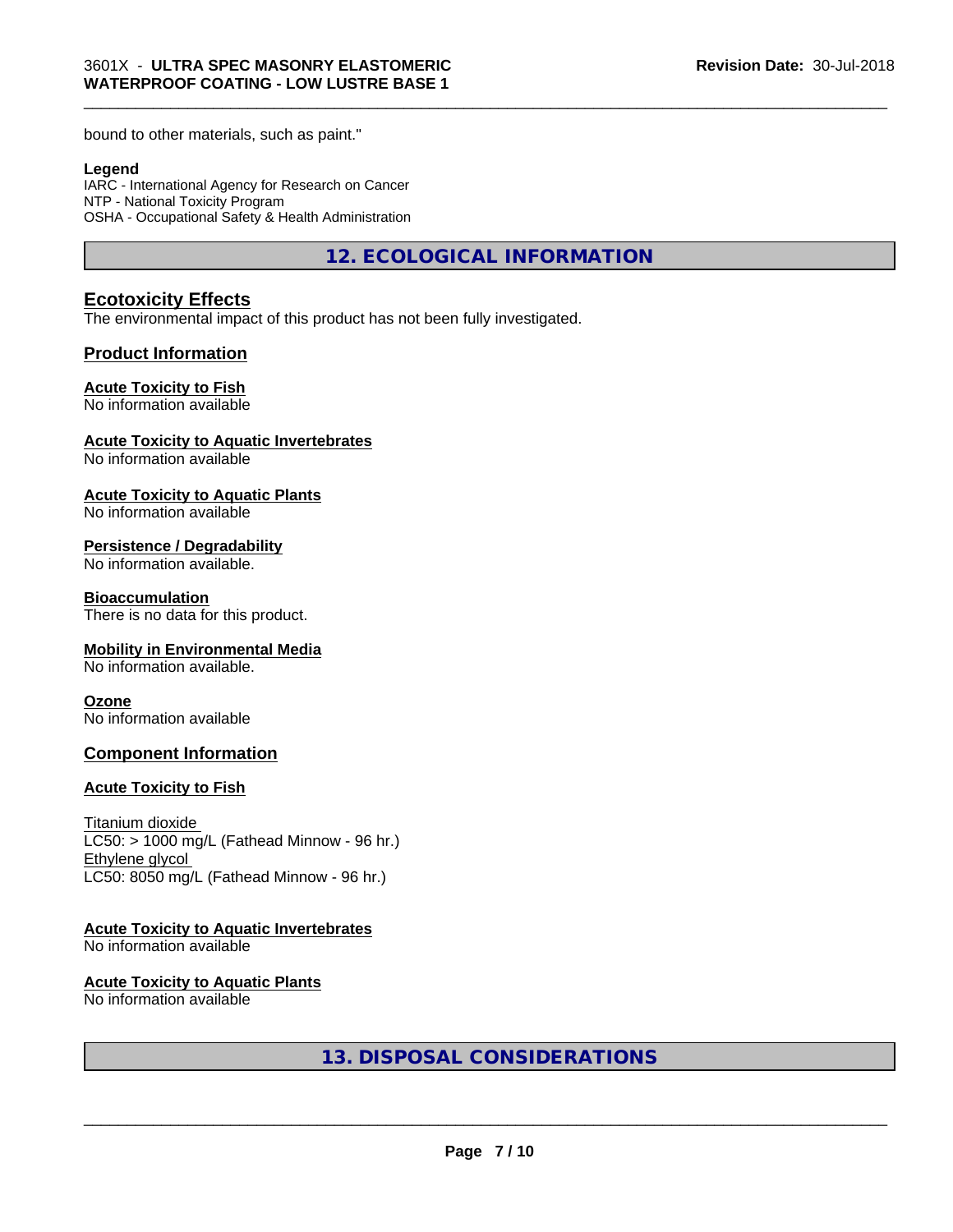| <b>Waste Disposal Method</b> | Dispose of in accordance with federal, state, and local regulations. Local<br>requirements may vary, consult your sanitation department or state-designated<br>environmental protection agency for more disposal options. |
|------------------------------|---------------------------------------------------------------------------------------------------------------------------------------------------------------------------------------------------------------------------|
|                              | 14. TRANSPORT INFORMATION                                                                                                                                                                                                 |
| <b>DOT</b>                   | Not regulated                                                                                                                                                                                                             |
| <b>ICAO / IATA</b>           | Not regulated                                                                                                                                                                                                             |
| <b>IMDG / IMO</b>            | Not regulated                                                                                                                                                                                                             |
|                              | <b>15. REGULATORY INFORMATION</b>                                                                                                                                                                                         |
|                              |                                                                                                                                                                                                                           |

## **International Inventories**

| <b>TSCA: United States</b> | Yes - All components are listed or exempt. |
|----------------------------|--------------------------------------------|
| <b>DSL: Canada</b>         | Yes - All components are listed or exempt. |

### **Federal Regulations**

#### **SARA 311/312 hazardous categorization**

| No. |
|-----|
| Yes |
| No. |
| Nο  |
| N٥  |
|     |

#### **SARA 313**

Section 313 of Title III of the Superfund Amendments and Reauthorization Act of 1986 (SARA). This product contains a chemical or chemicals which are subject to the reporting requirements of the Act and Title 40 of the Code of Federal Regulations, Part 372:

| <b>Chemical name</b> | CAS No.   | Weight-% | <b>CERCLA/SARA 313</b><br>(de minimis concentration) |
|----------------------|-----------|----------|------------------------------------------------------|
| Ethylene glycol      | 107-21-1  |          |                                                      |
| Zinc oxide           | 1314-13-2 |          |                                                      |

#### **Clean Air Act,Section 112 Hazardous Air Pollutants (HAPs) (see 40 CFR 61)**

This product contains the following HAPs:

| <b>Chemical name</b> | CAS No.  | Weight-% | <b>Hazardous Air Pollutant</b><br>(HAP) |
|----------------------|----------|----------|-----------------------------------------|
| Ethylene glycol      | 107-21-1 |          | Listed                                  |

### **US State Regulations**

#### **California Proposition 65**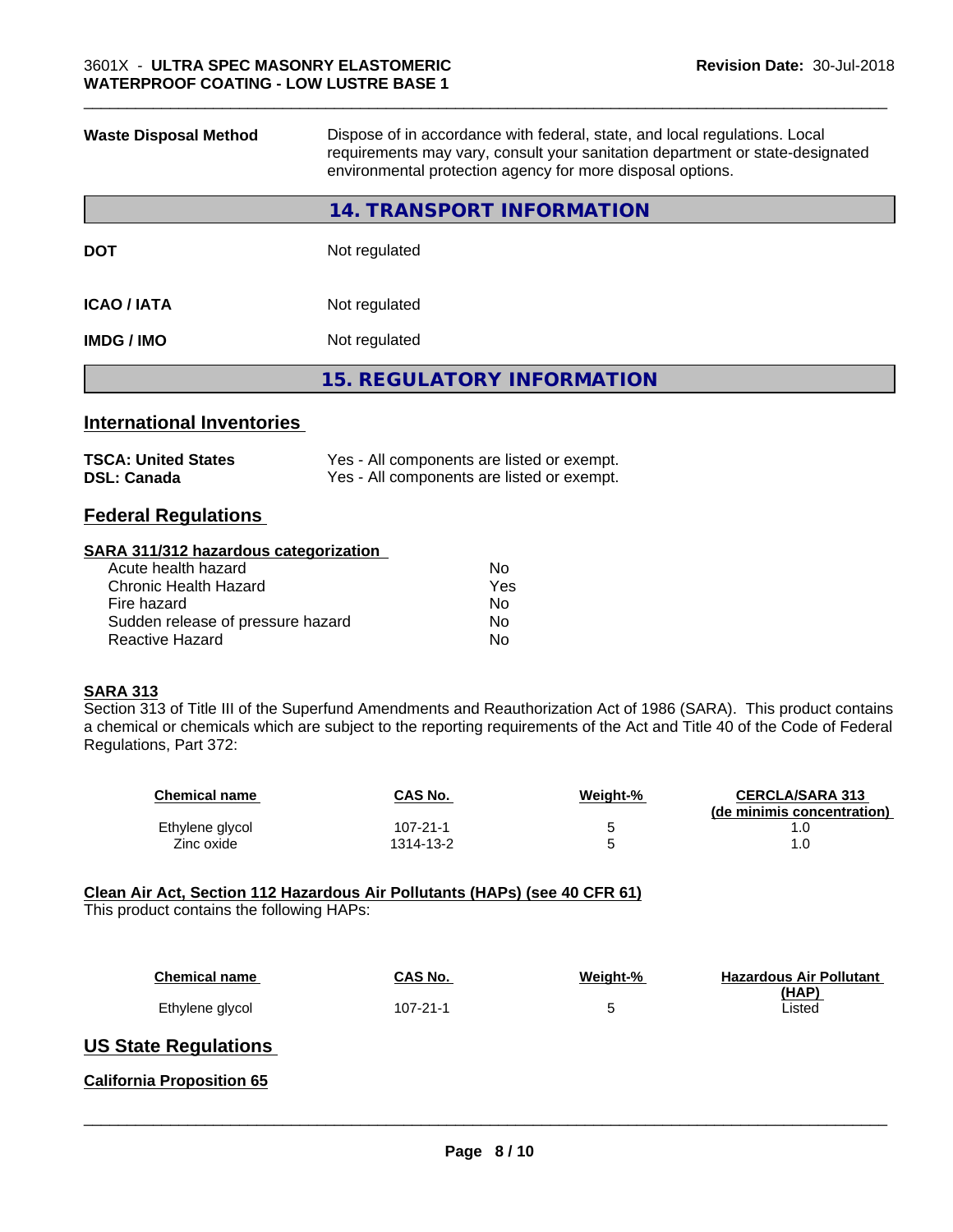# **A WARNING:** Cancer and Reproductive Harm– www.P65warnings.ca.gov

#### **State Right-to-Know**

| <b>Chemical name</b> | <b>Massachusetts</b> | <b>New Jersey</b> | Pennsylvania |
|----------------------|----------------------|-------------------|--------------|
| Limestone            |                      |                   |              |
| Titanium dioxide     |                      |                   |              |
| Ethylene glycol      |                      |                   |              |
| Zinc oxide           |                      |                   |              |
| Silica, mica         |                      |                   |              |
| Silica, crystalline  |                      |                   |              |

\_\_\_\_\_\_\_\_\_\_\_\_\_\_\_\_\_\_\_\_\_\_\_\_\_\_\_\_\_\_\_\_\_\_\_\_\_\_\_\_\_\_\_\_\_\_\_\_\_\_\_\_\_\_\_\_\_\_\_\_\_\_\_\_\_\_\_\_\_\_\_\_\_\_\_\_\_\_\_\_\_\_\_\_\_\_\_\_\_\_\_\_\_

#### **Legend**

X - Listed

**16. OTHER INFORMATION**

**HMIS** - **Health:** 1\* **Flammability:** 0 **Reactivity:** 0 **PPE:** -

#### **HMIS Legend**

- 0 Minimal Hazard
- 1 Slight Hazard
- 2 Moderate Hazard
- 3 Serious Hazard
- 4 Severe Hazard
- Chronic Hazard

X - Consult your supervisor or S.O.P. for "Special" handling instructions.

*Note: The PPE rating has intentionally been left blank. Choose appropriate PPE that will protect employees from the hazards the material will present under the actual normal conditions of use.*

*Caution: HMISÒ ratings are based on a 0-4 rating scale, with 0 representing minimal hazards or risks, and 4 representing significant hazards or risks. Although HMISÒ ratings are not required on MSDSs under 29 CFR 1910.1200, the preparer, has chosen to provide them. HMISÒ ratings are to be used only in conjunction with a fully implemented HMISÒ program by workers who have received appropriate HMISÒ training. HMISÒ is a registered trade and service mark of the NPCA. HMISÒ materials may be purchased exclusively from J. J. Keller (800) 327-6868.*

 **WARNING!** If you scrape, sand, or remove old paint, you may release lead dust. LEAD IS TOXIC. EXPOSURE TO LEAD DUST CAN CAUSE SERIOUS ILLNESS, SUCH AS BRAIN DAMAGE, ESPECIALLY IN CHILDREN. PREGNANT WOMEN SHOULD ALSO AVOID EXPOSURE.Wear a NIOSH approved respirator to control lead exposure. Clean up carefully with a HEPA vacuum and a wet mop. Before you start, find out how to protect yourself and your family by contacting the National Lead Information Hotline at 1-800-424-LEAD or log on to www.epa.gov/lead.

| <b>Prepared By</b>      | <b>Product Stewardship Department</b><br>Benjamin Moore & Co.<br>101 Paragon Drive<br>Montvale, NJ 07645<br>800-225-5554 |
|-------------------------|--------------------------------------------------------------------------------------------------------------------------|
| <b>Revision Date:</b>   | 30-Jul-2018                                                                                                              |
| <b>Revision Summary</b> | Not available                                                                                                            |